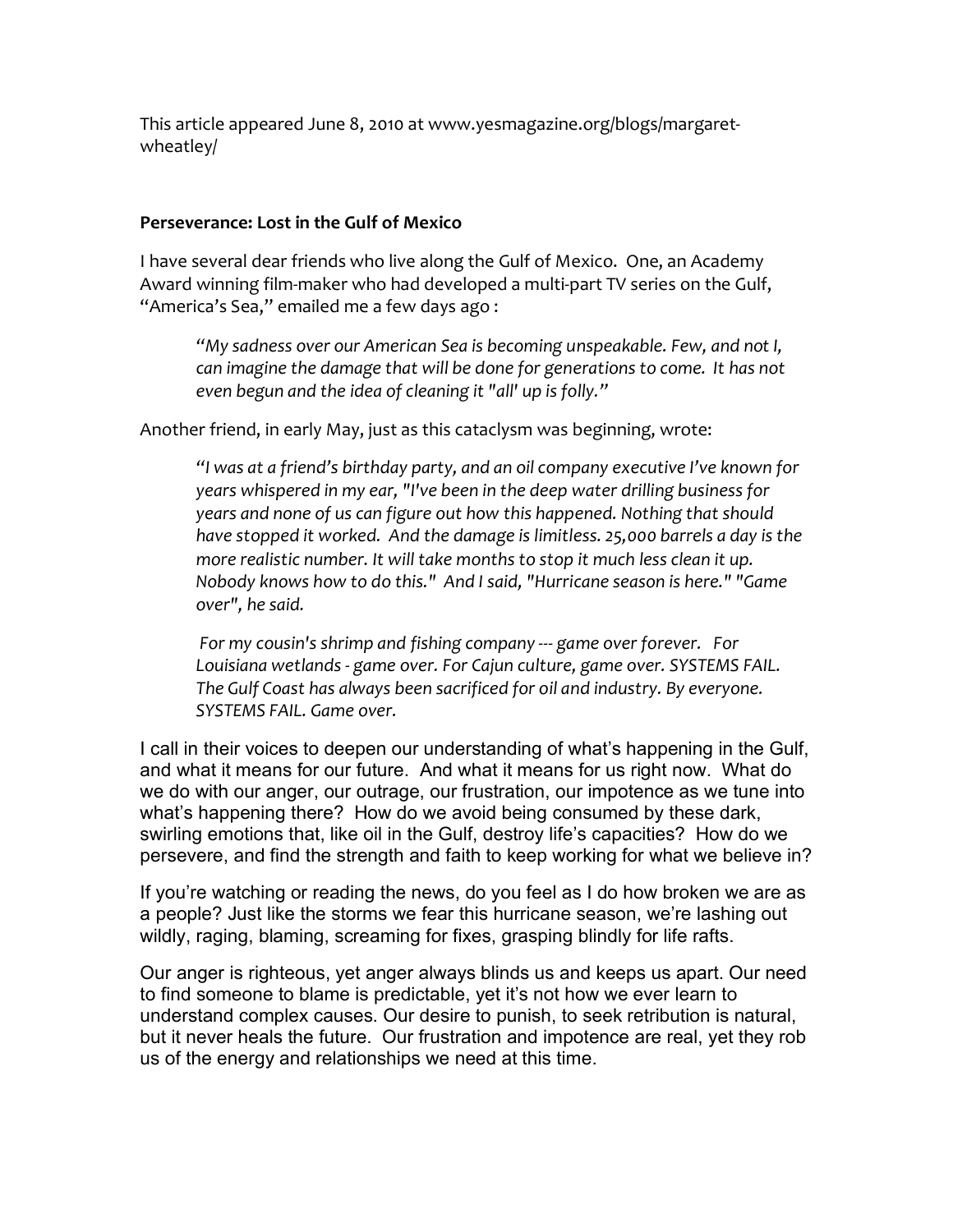We have choice here, as a nation, and as individuals. We can recognize that we're in new territory, that we're truly lost. And we can resolve not to be carried out to sea by the undertow of anger and blame coursing through our nation right now. Zen teacher Ezra Bahda notes that the antidote to blame "is to directly face the pain we are trying to avoid." Could we directly face the painful truth of this present disaster, that we're lost, that the only way to find our way through is to work together?

Are we lost? Well, nothing is working as it should. We find ourselves prisoners of arrogant technology magnified by insistent greed. As the oil exec whispered to my friend, "None of us can figure out how this happened….Nobody knows how to do this." People who're lost in the mountains or wilderness, who either survive or die by the choices they make, at first fight to make their old maps work. They do everything possible to make the old maps fit the present circumstance—but they never can. In wilderness situations, this grasping goes on until the person is confronted with the fact that they're about to die. They will survive only if they acknowledge that there's no way out of their present peril; they must give up their old maps and acknowledge that they're truly lost. Once they recognize this, they begin to notice where they really are, what's going on, what's useful information available here and now. They make new maps and find their way home. Laurence Gonzales, in his book *Extreme Survival: Who Lives, Who Dies, and Why*, writes: " Not being lost is not a matter of getting back to where you started from; it is a decision not be lost wherever you happen to find yourself. It's simply saying, "I'm not lost, I'm right here."

I hold in my heart the vision of what's possible if we could stop screaming accusations across our huge divides, if we could quiet down long enough to realize that, with the Gulf tragedy, nobody knows what to do, we're in new territory, we're lost. From that recognition, from the heavy weight of reality that would silence us, we could gather together—the scientists, the oil execs, the communities, the fishermen, the politicians, the local business people. If we could sit together, surrendering our need to blame, reclaiming our capacity to think, taking in all the information available, I believe we'd find our way through to solutions. And even though these solutions won't and can't alleviate the destruction and suffering that's happened and that will continue for decades to come, we'd feel renewed by working together. We'd find energy for the work ahead. We'd shift from impotence to creativity. And we'd discover, as countless people have demonstrated over millennia, we humans can persevere through anything as long as we're together.

I don't think we have a choice here, we have to come together to find what's needed for the Gulf, its people and all its living beings. But will we make this choice? I have no idea.